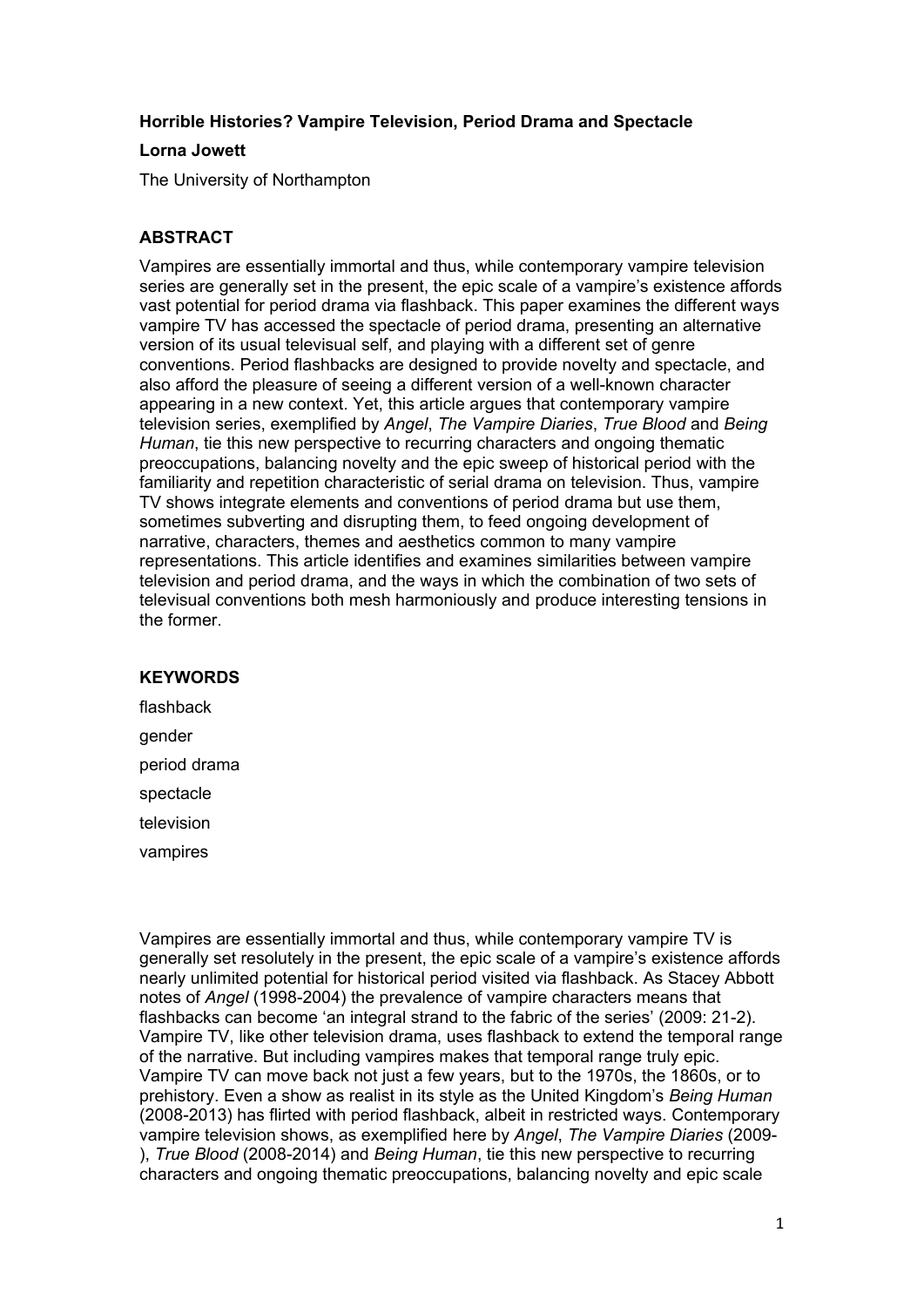with the familiarity and repetition characteristic of serial drama on television. Thus, while Linda V. Troost describes 'heritage space' as 'a space for the display of heritage properties rather than for the enactment of dramas' (2007: 81) vampire TV shows integrate heritage, period and costume drama with action informing current character arcs and plot lines.

The ongoing development of television, both technological and in terms of the market, has led to an emphasis on visual style and spectacle, particularly in 'quality' TV drama. HD, large screen television sets, and the appeal of niche channels to teleliterate audiences willing to invest in long-running series all contribute to this trend. Writing about HBO's series *Boardwalk Empire* (2010-2014), Janet McCabe observes that the viewer's 'attention is trained on the most inconsequential detail, as if only *now* the form can deliver something new, something not possible before: namely a visceral engagement with the historic past' (2013: 193, original emphasis). Delivering period drama on TV is not new, but the ongoing success of 'quality' television productions and their careful attention to visual style and distinctive aesthetics means that the textures and details of period drama on TV are, more than ever, subject to scrutiny and admiration.

While there are obvious reasons why contemporary vampire TV might incorporate period flashbacks and their elements of costume drama, at first sight these two subgenres seem incompatible. This article seeks to identify and examine the similarities between vampire television and period drama, and the ways in which the combination of two sets of televisual conventions both mesh harmoniously and produce interesting tensions.

### **Costume as Fantasy**

Historical accuracy and interpretation is always an issue for period drama to negotiate, especially in a story based on historical events. Part of the value placed on some versions of period drama is about the authenticity of their reproduction accurate period detail and the research entailed in producing costumes, for example, receives much press. This does not mean, of course, that period drama *is* historically accurate nor, despite its attention to material details, is it necessarily realist. In anything from *Roots* (1977) to *Pride and Prejudice*, what viewers receive is, as Glen Creeber notes, 'A version of the past that is implicitly aimed at and constructed for a contemporary, frequently nationally based, mass audience' (2004: 21). Likewise, Julianne Pidduck, discussing costume films, argues that costume drama's pasts 'offer fantasy zones for the exploration of national identity, gender and sexuality' (2004: 8). It is these 'fantasy zones' that lend themselves to fantasy television, and vampire TV tends to unashamedly offer versions of period rather than accurate historical rendering.

Many of the period flashbacks enjoyed by audiences of vampire TV drama visit iconic and therefore instantly recognisable versions of the more recent past, like the 1920s, 1950s or 1960s, World War II and the American Civil War. This is practical for programme makers: a sight of the costumes and a few seconds of music can position the audience exactly in a given time period (see Halfyard for more on music in such series). 'Costume frequently remains subservient to the demands of character, setting and plot,' notes Sarah Gilligan, 'functioning primarily to signal time period, or delineate characters rather than draw attention to itself in its own right' (2010: 154). Yet she goes on to place this in the context of contemporary television and its emphasis on visual style as a key attraction for audiences: 'As TV drama (like popular cinema) becomes ever increasingly preoccupied with spectacle, the visual pleasures of costume and its intersection with the body are self-consciously offered up to the spectator' (154). The series Gilligan mentions here range across genres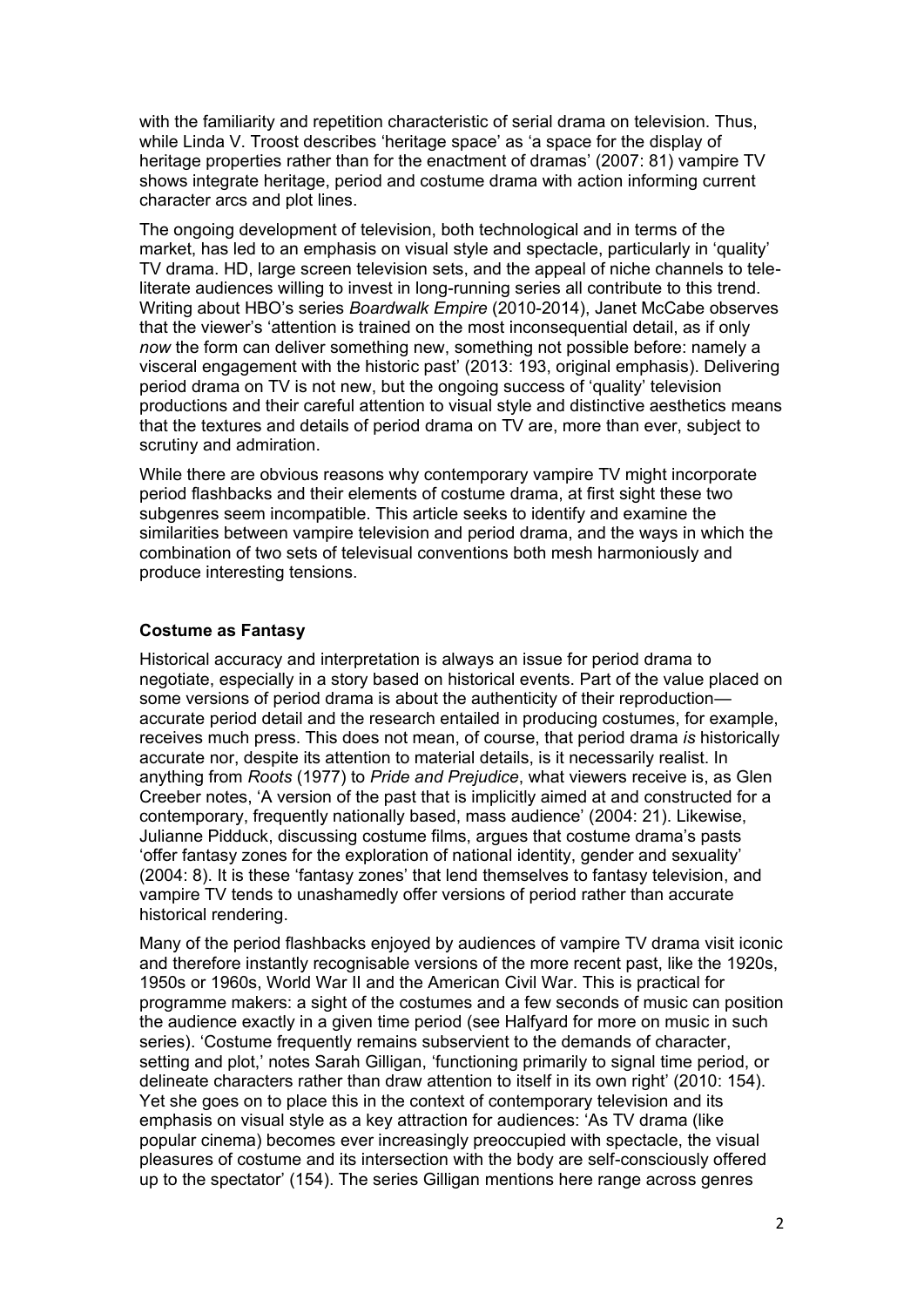from comedy-drama like *Sex and the City* (1998-2004) or period drama and quality TV such as *Mad Men* (2007-2015)—both noted for their emphasis on costume or fashion—but she goes on to apply similar frames of reference to British science fiction series *Torchwood* (2006-2011) just as I apply them here to vampire series.

It is no coincidence that the immediately recognisable twentieth century eras favoured for flashbacks in vampire TV are not only visually distinctive but are also times of change or conflict where liminal, disruptive vampire figures are entirely at home. Costume drama in the conventional sense may seem to be all about decorum, convention, tradition and repression—think of the more fantasy zones of history that are recognisable not in the specific but in the general. Something might look Vaguely Victorian with the unspoken message 'they're wearing old stuff and they're all buttoned up, it must be a period flashback'. Thus vampire TV gets to have it both ways. It delivers visual pleasure through the texture and drape of 'period' fabrics, through details of dress and hairstyling (often subject to ridicule, see Shaunna Murphy's online article 'The 17 Best Flashback Wigs on TV' which warns 'there are a lot of vampires on this list', 2014) and gives a sense of propriety and decorum. Moreover, viewers might readily anticipate the breaking of surface social conventions or repression because they know the vampire characters who will provide it.

In the *True Blood* episode 'Authority Always Wins' (5.3) glimpses are offered of San Francisco in 1905 when Pam—prior to becoming a vampire—is running a brothel. One night vampire Eric saves her from an attacker, telling her afterward, 'the streets can be dangerous at this hour. A lady should really be more careful''—to which Pam wryly replies, 'If I meet a lady, I'll let her know.' Despite Pam's rejection of the description 'lady' and all it implies about socially acceptable behaviour, she is beautifully and expensively dressed. The scene even draws attention to this when Eric apologises for ruining her 'lovely dress' by splashing it with blood, giving her money to 'cover' its loss. Regular viewers have seen both vampire characters bare and bloody many times *before* seeing them buttoned up in high collars, and seeing Eric in particular so fastidiously attired is a change to his usual positioning as 'eye candy' both for other characters and for the audience.

Pidduck suggests that the term *costume drama* 'suggests the pleasure and possibilities of masquerade—the construction, constraint and display of the body through clothes' (2004: 4). Like other period drama series, but characteristically in more excessive ways, vampire TV tends to play with and on the notions of constraint and display. A second season episode of *The Vampire Diaries*, 'Memory Lane' (2.4) has a flashback showing Stefan and vampire Katherine at a society party. They dance with other couples, and this physical intimacy is mitigated by the gloves all the dancers wear and the rule about 'no touching') but simultaneously enhanced by the fact that Katherine is displaying ample bare skin and cleavage in an off-the-shoulder dress. Taking a slightly different approach the episode '1912' (3.16)'s flashbacks to Mystic Falls use sepia colour tones to denote the time shift and initially show the Salvatore brothers wearing suits, with bad boy Damon even sporting a bowler hat. Later in the episode when Damon attends a possibly illicit boxing match featuring at least one female fighter, his hat is gone and his hair is tousled, suggesting a relaxing of decorum. Vampire Sage casually watches some bouts with him as they scout the audience for potential victims, and the camera picks out various women who are watching the boxing with enjoyment. However, Sage advises Damon, 'You want the ones who button themselves up,' indicating that those who are most repressed are most likely to desire release. That this repression, coded here as physical and sexual, is signified by clothing makes use of 'shorthand' or generally accepted tropes of costume drama and historical period. The notions of constraint and display have been mined by *The Vampire Diaries* from its earliest flashbacks, with 'Children of the Damned' (1.13) showing the human Salvatore brothers in more informal, unbuttoned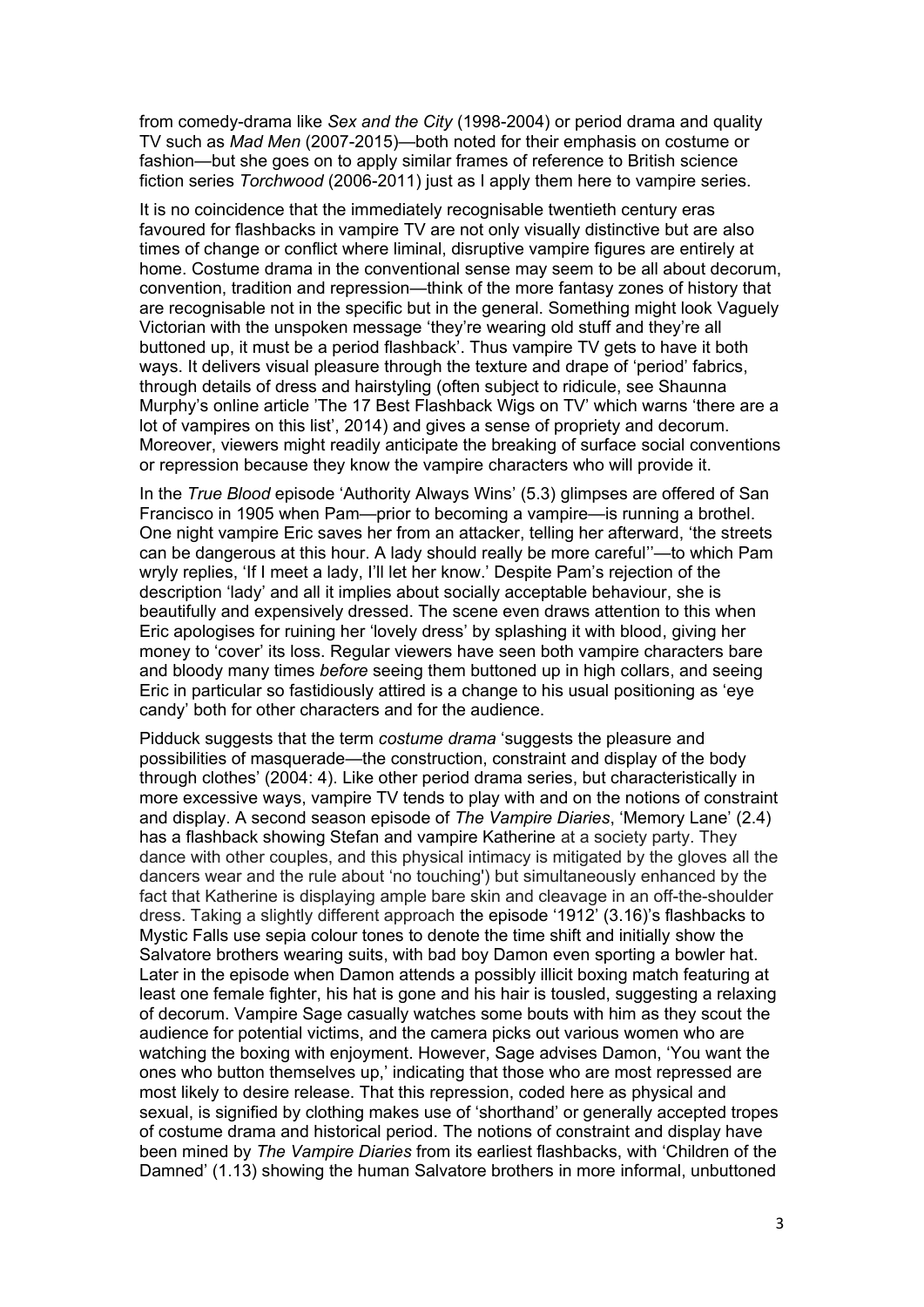dress (open necked shirts without jackets) while engaged in physical sports and activities, and leading up to flashbacks of seductive vampire Katherine engaged in active sex with an apparently naked Damon while she remains partially dressed.

The 'possibilities of masquerade' mentioned by Pidduck are intensified in vampire TV flashbacks. It is not that vampire characters are necessarily masquerading as historical figures: their long existence is taken as a given, and there is usually no reason to suppose that they were not in early twentieth century San Francisco, colonial China or Civil War North America as the flashbacks indicate. But vampires are always performing, passing or masquerading, sometimes able to glamour and deceive, sometimes revealing themselves as vampires. They play at period, in one sense, because they outlive successive eras of history, fashion and morals. The use of costume and period flashbacks, as Gilligan drawing on Jane Gaines comments, supports 'our understanding of character traits, emotions and motivations through a dress plot of changing garments and appearances' (2010: 154). In other words, a long-running vampire TV series can unfold the 'dress plot of changing garments and appearances' over a run of several years, offering a deeper understanding of vampire characters' inhuman span of existence.

Given that period flashbacks on vampire TV are character-driven viewers may be inclined to forgive them for not being very 'authentic', or even very well-realised in terms of epic scale and period detail, especially compared with 'real' costume drama. Heritage drama has been criticised for affording a 'heritage simulacrum' which 'often produces mythological and conservative representations of national and European pasts' (Pidduck 2004: 89) and certainly period flashbacks in vampire TV can be clichéd. Budget limitations as well as the brevity of most of the flashbacks means that these forays into the past use visual and aural cues as shorthand to convey maximum information about when and where the flashback is in the shortest possible time (what Deborah Nadoolman Landis calls 'telegraphing' information 2003: 8), before going on to delineate something about the characters involved at more length. In this sense, any flashback is likely to tap into 'mythological' representations as more recognisable for audiences.

Yet, as Helen Wheatley has argued about Gothic television, the combination of a Gothic narrative with period detail and setting can make heritage anti-nostalgic (2006: 99). The prevalence of wartime eras in vampire flashbacks suggests a darker version of history than the nostalgic tints imply. For example, when vampire Bill Compton is invited to speak to the Descendants of the Glorious Dead society of Bon Temps in an early episode of *True Blood* ('Sparks Fly Out' 1.5) his eye-witness stories not only bring the period to life for his listeners (and they are visually presented to the TV viewer), but also include details that run counter to notions of patriotism and glory.

Claire Monk's research with audiences of period film offers some frames for analysing responses to such period flashbacks. Her study involved two audiences, one more traditional (members of British conservation organisation The National Trust) and the other more invested in contemporary values (readers of London-based magazine *Time Out*). The latter, she outlines, 'placed a very high value on *visual pleasure* in period films—as opposed to visual *accuracy—*often using language that expressed this pleasure in sensuous terms: "sumptuous style", "visually rich", "visual ravishment" ' (2011: 442, original emphasis). It is easy to see how such descriptors are already associated with vampire TV, if at times in a more graphic and bloody fashion: the horror genre and the vampire itself are generally characterized as excessive and visually alluring. As I have suggested above in relation to audiences of contemporary television drama, Monk found that this group valued 'quality of script, dialogue and acting' and 'were. . . far more likely to understand and value literary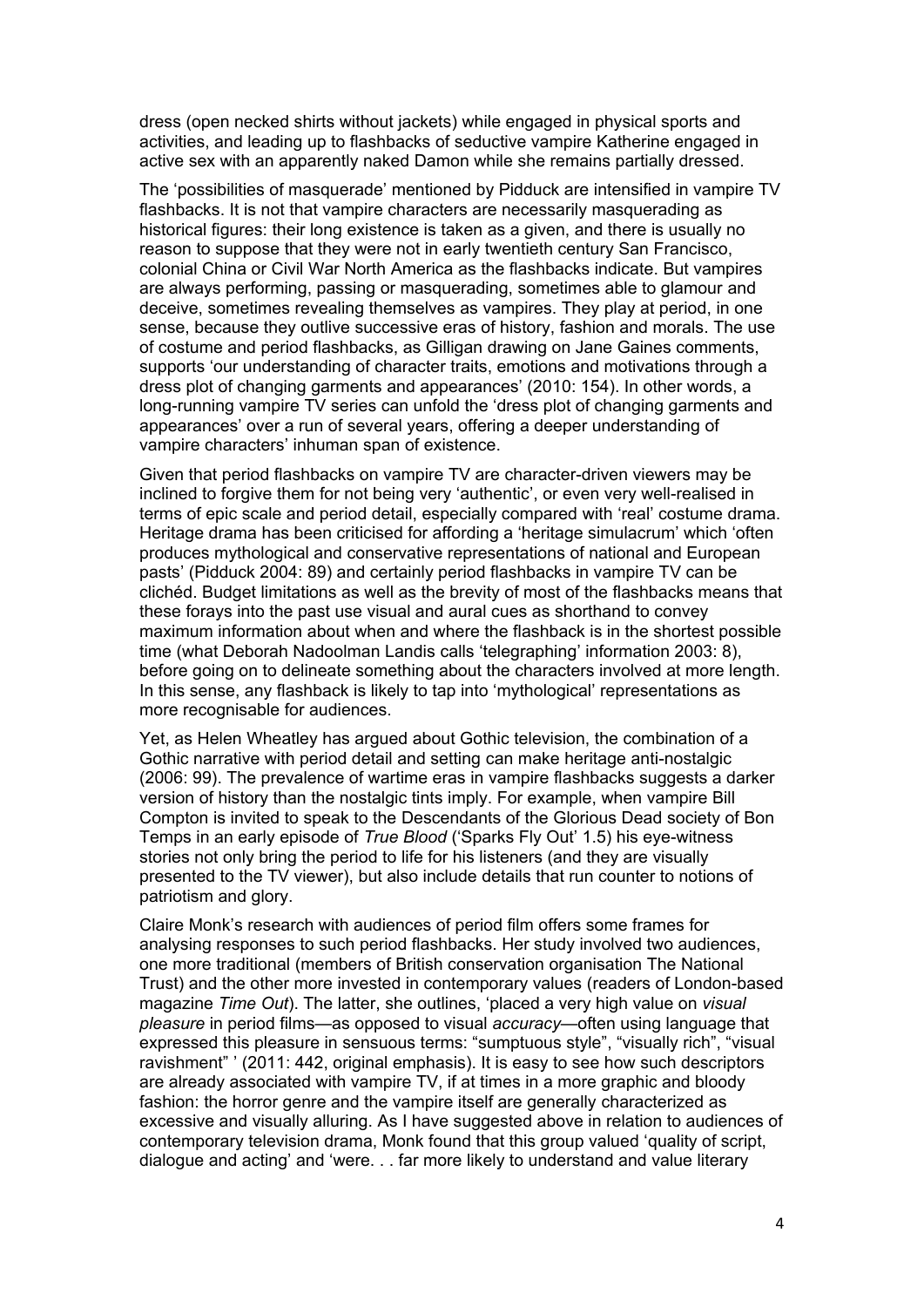adaptation and historical production design as *creative processes*' (2011: 442, original emphasis).

This awareness of production design as process and valuing of story and acting, and, by implication, characterisation (heightened in a long-from narrative like TV drama rather than a self-contained film production), also allows viewers of vampire TV flashbacks to discount some of their less 'accurate' or 'authentic' aspects. Since vampires are generally restricted from moving around by daylight flashback scenes are generally dark and dimly lit, masking possible deficiencies in historical production design. *The Vampire Diaries* incorporates plot devices that allow vampire characters to move around freely during the day yet its flashbacks are still often interior or 'night.' (Even when series are restricted to night scenes, these are often accomplished by day-for-night shooting, presumably for budgetary reasons). Moreover, many episodes that include flashbacks use material objects as catalysts provoking the flashback narratively and allowing the past to inhabit the present. *The Vampire Diaries* is especially significant in this regard with Stefan and Damon's 'daylight rings', a Gilbert family pocket watch able to detect vampires and an amber crystal attached to the Bennett talisman, among others, becoming recurring devices. This dovetails with the setting of most of the action in the town of Mystic Falls, where the material past is already apparent in the period or antique style of family houses, and the heirlooms, photos, books, and so on that are found in them.

Yet part of the production design for vampire TV flashbacks has to account for elements not generally present in other forms of period drama, cinematic or televisual. Flashbacks inevitably focus on vampire characters, or human characters who become vampires, and thus while some attention may be paid to costume and sketching of period, these scenes foreground vampire action, from full-blown fight scenes to blood sucking. The costume designer for the *True Blood* episode 'Authority Always Wins,' Audrey Fisher, discusses the sourcing and alterations to Pam's dresses, and the way the fabrics used for all the characters serve to denote the period (a 'gorgeous purple and yellow floral silk that has an early 1900s pattern and feel'). However, she also draws attention to the extra demands of vampire flashbacks, noting 'we had to make sure the sleeves would accommodate the blood tubes' (in Mel 2012) and have three versions of the costume for repeat filming of a blood-letting scene.

## **Intimacy and Distance**

By situating these horrible histories as part of a fantasy narrative including vampires, vampire TV series also allow the viewer to read them at a distance. Unlike a regular costume drama, audiences are not immersed in the period consistently. The nature of flashback means that there is switching between past and present, or a frame narrative that leads into the past and the vampire history and then brings the story back to the present. Abbott has extensively discussed the ways *Angel*'s 'Are You Now or Have You Ever Been?' (2.2) intertwines two time periods, alternating a dense visual rendering of the 1950s with present-day action and unfolding one single story taking nearly half a century to run its course (2009: 86). The obvious elements of genre fantasy in such narratives encourage viewers to see the period as a subjective, experienced version of the past rather than factual history. This is, effectively, back story and while the scale of a vampire's life may be epic compared with that of a human, flashbacks offer a personal history not a political or social one.

Indeed, as already mentioned, one of the effects of period flashback in vampire TV is to highlight the supernatural immortality or longevity of the vampire. Yet this works alongside the flashback's function as character development, where the whole historical production design either 'fits' or subverts what viewers already know. If in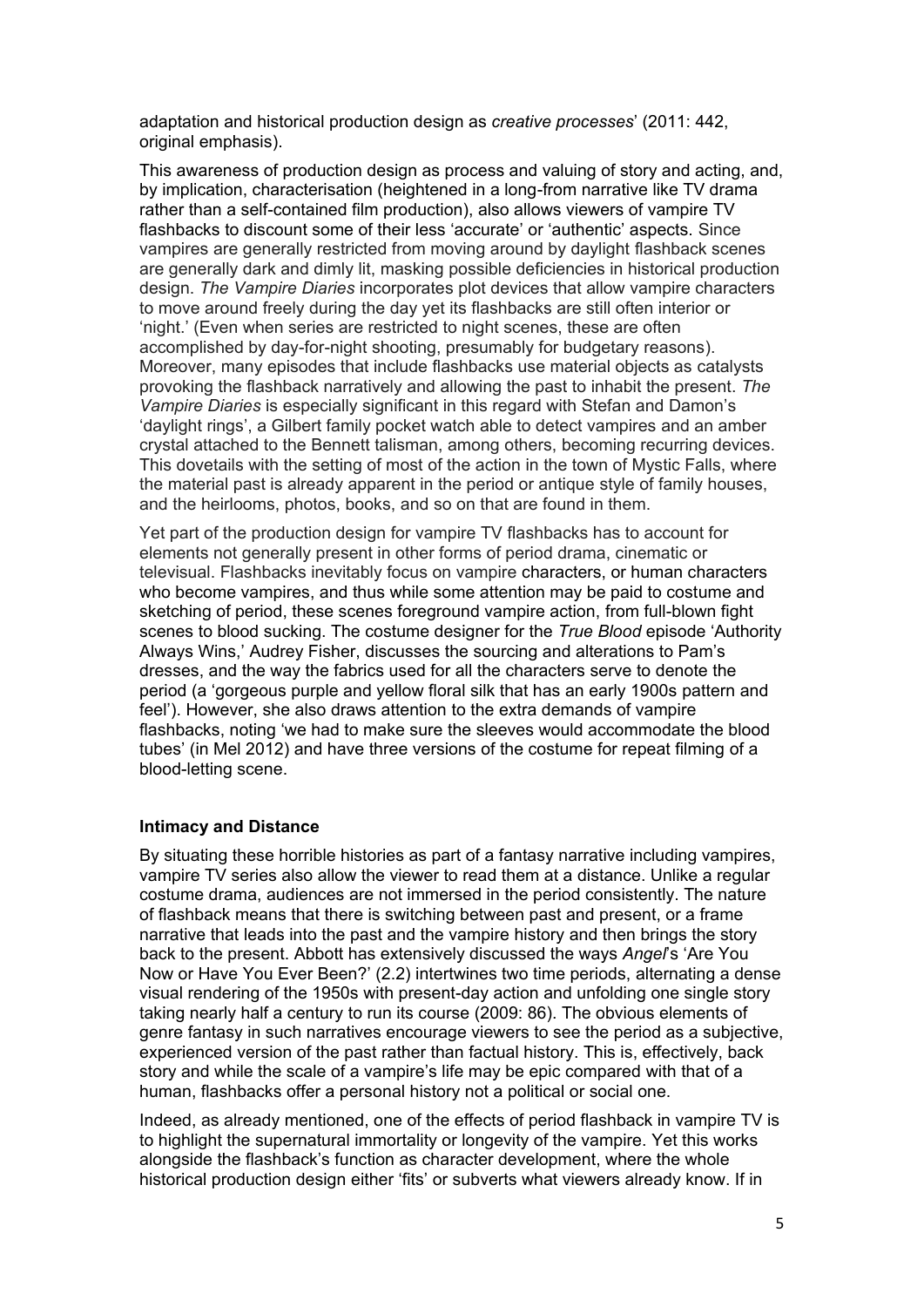regular screen drama 'the costume designer is responsible for the "who" (Who is this character? What can the audience expect from this person?),' as Nadoolman Landis argues (2003: 8-9), then this function is heightened in vampire serial television. Vampire characters have a long, acknowledged but untold history that can be developed incrementally according to the structures of long-form storytelling, satisfying competing demands for familiarity and novelty.

The early flashbacks in *The Vampire Diaries* start to subvert the familiar dynamic the opening episodes set up: Damon is the bad brother, Stefan the good vampire, Elena is the female protagonist involved with both of them—structures familiar from the popular *Twilight* series of books and films, among others. As the first season unfolds, flashbacks reveal that Elena is a double (or doppelganger, as the series puts it) of Katherine, the vampire who turned both Salvatore brothers into vampires during the 1860s. This reinforces the nature of the romance plot by suggesting that the relationship between Stefan and Elena is 'eternal' or 'fated,' yet also introduces a more sinister aspect as Stefan is revealed to be trying to repeat a previous, demonstrably failed, relationship with Elena. In 'Children of the Damned' the 1864 scene showing Damon and Katherine in bed together is cross cut with a parallel present-day scene of Elena and Stefan, indicating that all the characters are joined by blood or by sexual/ romantic ties that cannot be easily severed. The doppelganger trope enables various plot points, but also showcases actor Nina Dobrev's ability to play two different characters, one human, one vampire. This offers pleasurable variety for the audience in seeing her accomplish it via costume and period as well as via scripting and performance, especially when she plays against type as the ruthless Katherine (much as David Boreanaz did as Angel and Angelus in *Buffy the Vampire Slayer* and *Angel*). It also further complicates the good/bad dynamic established with Stefan and Damon: the backstory revealed in the flashbacks disrupts the presentation of Stefan as good and Damon as bad by showing Stefan embracing vampirism and Damon rejecting it, with Damon motivated by his love for Katherine and tension with his overbearing father. Costume renders Katherine morally ambiguous (in bed with Damon she wears a dark bodice trimmed with white lace) and Stefan is if anything more rebellious than Damon (both brothers' collars and ties contrast their flowing hair, but Stefan's tie is very loosely knotted suggesting a disregard for convention).

'Authority Always Wins' operationalises similar strategies for fan-favourite *True Blood* vampire Pam. In present day Louisiana, Pam tends to wear 'ladylike' coordinated ensembles when off-duty and overstated 'vampiric' or Gothic outfits when working at the vampire club Fangtasia. In light of the flashback from 'Authority Always Wins' both extremes seem to fit her character's story. Paintings by John Singer Sargent are mentioned by costume designer Fisher as inspirations for Pam's 1905 clothes, suggesting period authenticity. Fisher also stresses that in all the flashback scenes the production team aimed to 'make Pam look incredible, wearing the brassiest and most alluring fashion as a Madame in that era would have' (in Mel 2012) and thus providing pleasurable spectacle in terms of the 'allure' of the period dresses, as well as the novelty of seeing a 'new' version of the familiar character. The characterisation function of costume is another important factor, though, and Fisher recounts how these clothes not only signal Pam's role as the manager of a brothel but also suggest 'a tinge of sadness and vulnerability, so that although she's a savvy Madame, she has that edge of desperation that drives her to beg to be turned by Eric' (in Mel 2012). In such cases the viewer is both inside and outside the period: invited in to admire the costumes, pick up on the details, read the clues about how familiar characters fit into this period setting; but simultaneously distanced in that familiar characters are presented in an unfamiliar environment that is additional or supplementary to the drama's usual setting.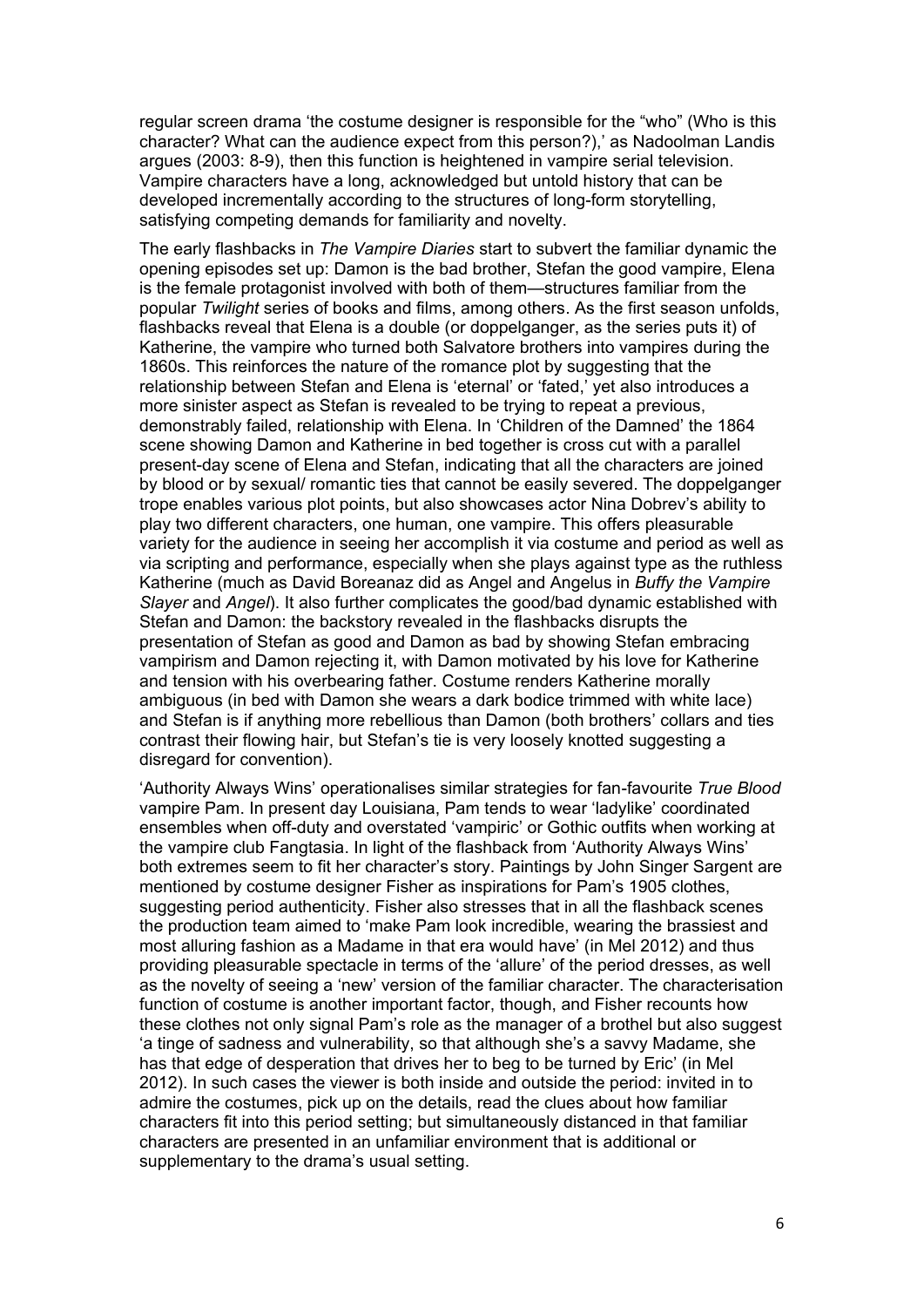A *True Blood* promotional poster presented Bill's origins in the Civil War era, emphasising the unnaturalness of a vampire's undead existence. Whether this is an actual Civil War photograph with actor Stephen Moyer photo-shopped into it or a complete fabrication is beside the point: the sepia tones, slightly bleached out faces and the recognisable poses of early photography present the image as a tangible, material artefact demonstrating Bill's history (a heritage simulacrum). Moreover, the tagline 'Life Goes On' highlights vampire experience as vastly different to that of an average human—if Bill were alive during the American Civil War, he should not be experiencing the twenty-first century.

The use of iconic periods increases attention to surface detail and spectacle, and the sense of masquerade or performance is foregrounded in more self-conscious series. A glorious brief glimpse of *Buffy the Vampire Slayer* and *Angel*-verse vampires Spike and Drusilla in 1950s Italy in 'The Girl in Question' (*Angel* 5.20) exaggerates its own unreality, shifting from colour to black and white, and playing on iconic signifiers like the beret, sunglasses, cigarettes and poses to provide a parodic cliché of Beat style and Italian cinema of the era. Similarly, Abbott explains that 'Are You Now or Have You Ever Been?' is not just *Angel*'s rendering of the 1950s but of 1950s' film, noting the deliberate inclusion of the Griffith's Observatory among other elements that pay homage to *Rebel Without a Cause* (Ray, 1955).

While *Being Human* uses flashback more restrainedly (perhaps because of its reimagining of British social realist aesthetics and tone), a season five episode featuring Lady Mary, the ghost of one of vampire Hal's victims, engages with and parodies televisual period drama in a more extended way than the flashback from 'The Girl in Question.' During the episode Hal tries to protect Lady Mary from the present and maintain a façade of the genteel past (not unlike entering a period drama or preserved heritage site), though finally Mary is revealed as a willing voyeur of twenty-first century social niceties. The episode is called 'Pie and Prejudice' (5.3), in acknowledgement of the lasting impression left by the BBC production of *Pride and Prejudice* (1995) starring Colin Firth as Mr Darcy.

Thus when Pidduck describes how 'play of surfaces and depth, witty remove and deep feeling provide some of the [costume drama] genre's greatest pleasures' (2004: 14), this is even more applicable to vampire TV. Viewers can play spot the historical reference at the same time as enjoying a new, hitherto unrevealed, story about a favourite vampire character. Bill's talk to the Civil War historical society in *True Blood* ('Sparks Fly Out') emphasises deep feeling and intimacy, as Bill shares his recollection of a dying comrade-in-arms with the man's descendent/s. Yet it also demonstrates the witty remove, or historical distance such stories can provoke when the view shifts to human character Jason's drugged-up view of the rapt audience in the church. This change of perspective punctures the apparent seriousness of the moment related by Bill, relieving the emotional tension through a tonal shift and bringing us back to the present, and another character's story. While Gilligan notes that period drama can allow its audience to experience emotion because 'the past is a safe place for feelings to reside' (2010: 158), this episode of *True Blood*, and many others, uses a flashback to bring those feelings into the present. Bill is not only thanked by relatives of the people he once knew for sharing his personal memories (however edited for politeness), but he also strikes an emotional chord with combat veteran Terry Bellefleur, who suffers from PTSD after serving in Iraq and relates to Bill's story directly as shared trauma.

Thomas Higson describes the 'intimate epics' conveyed by costume drama, their strategy for folding together the personal, subjective and intimate with the epic, historical and distanced. In such dramas, he states, 'the self-conscious visual perfectionism of these films and their fetishisation of period details create[s] a fascinating but self-enclosed world. They render history as spectacle, as *separate*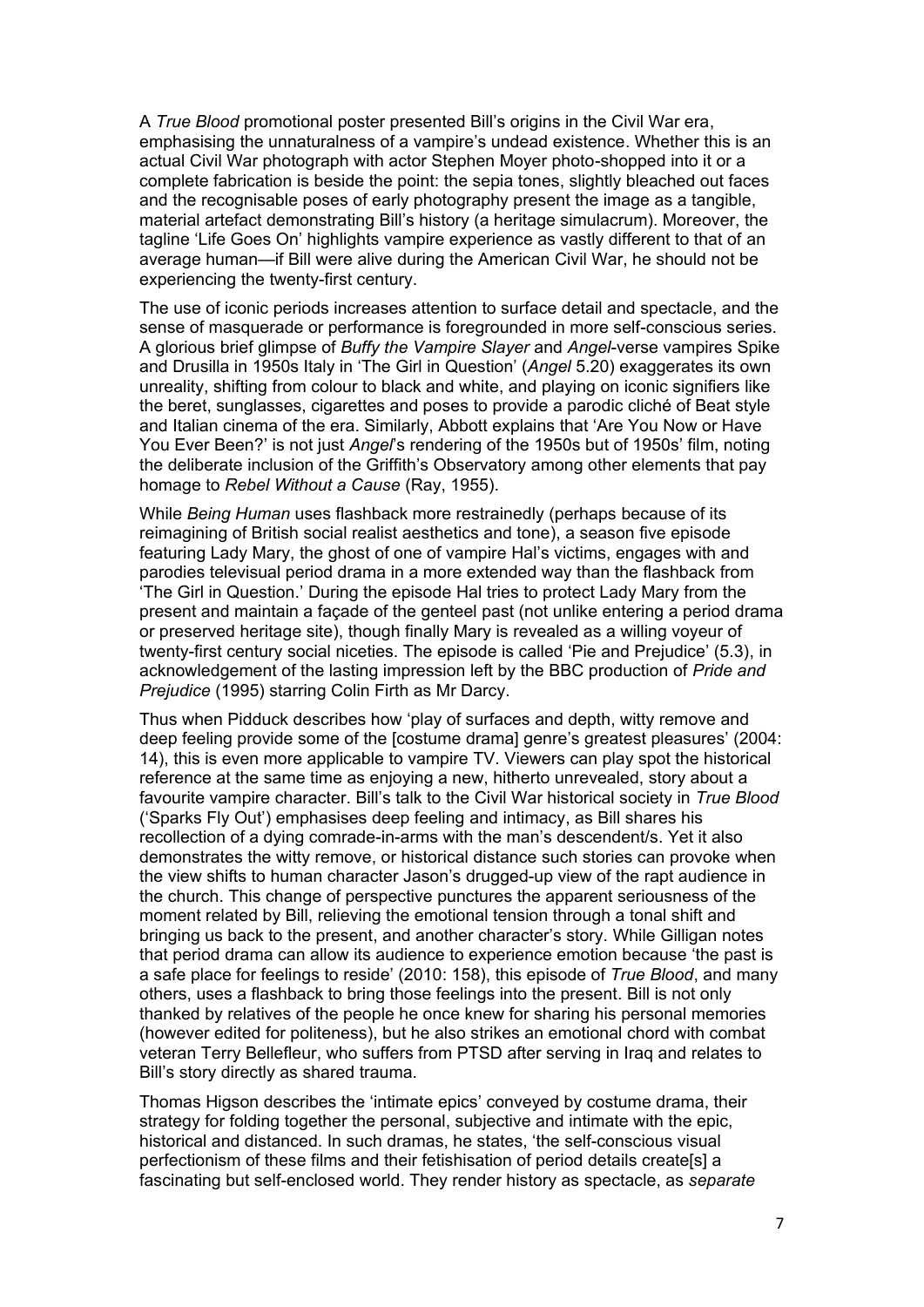from the viewer in the present, as something over and done with, completed, achieved' (1993: 95, original emphasis). Of course, with vampire TV, the flashback usually involves a vampire character who exists in both the past and the present, so to speak, with the result that history is far from 'over and done with'. Yet the feeling of separateness from the history depicted remains: what such flashbacks allow is an intimate glimpse into the past of a character whose long existence is almost unimaginable in human terms. When *True Blood* reveals the story of Bill's turning by Lorena following his talk to the citizens of Bon Temps, the narrative and visual presentation emphasises how Bill is distanced from his own human life and from human history. He may be able to see his family on the porch of their home but as a vampire he can no longer be part of their lives. He is divorced from his own life, able only to view it as spectacle from afar, rather than actively entering into its continuing flow.

#### **Gender**

This emphasis on both spectacle and intimacy suggests another common element in costume drama and in vampire TV: they are often perceived as women's genres. Media tie-ins on period detail and dress are designed for a female audience, as Wheatley notes of Gothic television (2006: 97), and coincide with an explosion of lifestyle and makeover programming (98). One company advertising itself as 'your complete source for historical undergarments' takes *True Blood*'s 'Sparks Fly Out' as the subject of a blog post, specifying not only the model of corset worn by Lorena when she seduces and then turns Bill, but also the fabric and colour. 'This demure female vampire is wearing our Alice corset in cream Brocade Coutil' (Period Corsets 2009). In a reminder of the practical concerns of the costume designer discussing Pam's dresses in 'Authority Always Wins', the company also notes that 'The wardrobe department needed two just in case they needed to reshoot the scene. Spilled vampire blood is not so easy to remove from costumes in a hurry' (2009). It is hardly surprising that costume drama has historically been denigrated like other female forms such as soap opera for dealing in such apparently trivial details. Pidduck describes how epics such as *Cleopatra* (Mankiewicz, 1963) or *Ben Hur* (Wyler, 1959) were 'scorned by film critics for… emphasis on spectacle, costume and the body rather than identifiable historical events' (2004: 5), while Troost observes that costume drama is notable for its 'foregrounding of relationships and women's issues' (2007: 75). However, as noted above using period costume in *The Vampire Diaries* is also a means of directing actor Nina Dobrev's performance, in terms of helping her play both Elena and Katherine: for vampire TV series engaging in period flashbacks costume works for the actors and creators as well as for the audience.

Costume drama on television and in cinema is often literary adaptation, and much of the material was written by women (Jane Austen being one), so it follows that it focuses on female experience, relationships and concerns. It is perhaps stating the obvious to note that at least two successful contemporary vampire TV shows are adaptations of novel series written by women: Charlaine Harris' Southern Vampire Mysteries and L. J. Smith's The Vampire Diaries. *True Blood* and *The Vampire Diaries* can also be categorised as part of the paranormal romance boom, another subgenre generally targeted at women and often denigrated (see Jowett 2013). Both costume drama and vampire TV can be seen as female or feminised then, in terms of narrative focus or thematic concerns as well as in the ways they develop distinctive visual styles.

While costume drama has elements in common with the epic, and several vampire feature films have presented themselves as period drama on an epic scale (such as *Byzantium* Jordan, 2012) both costume drama and period flashback in vampire TV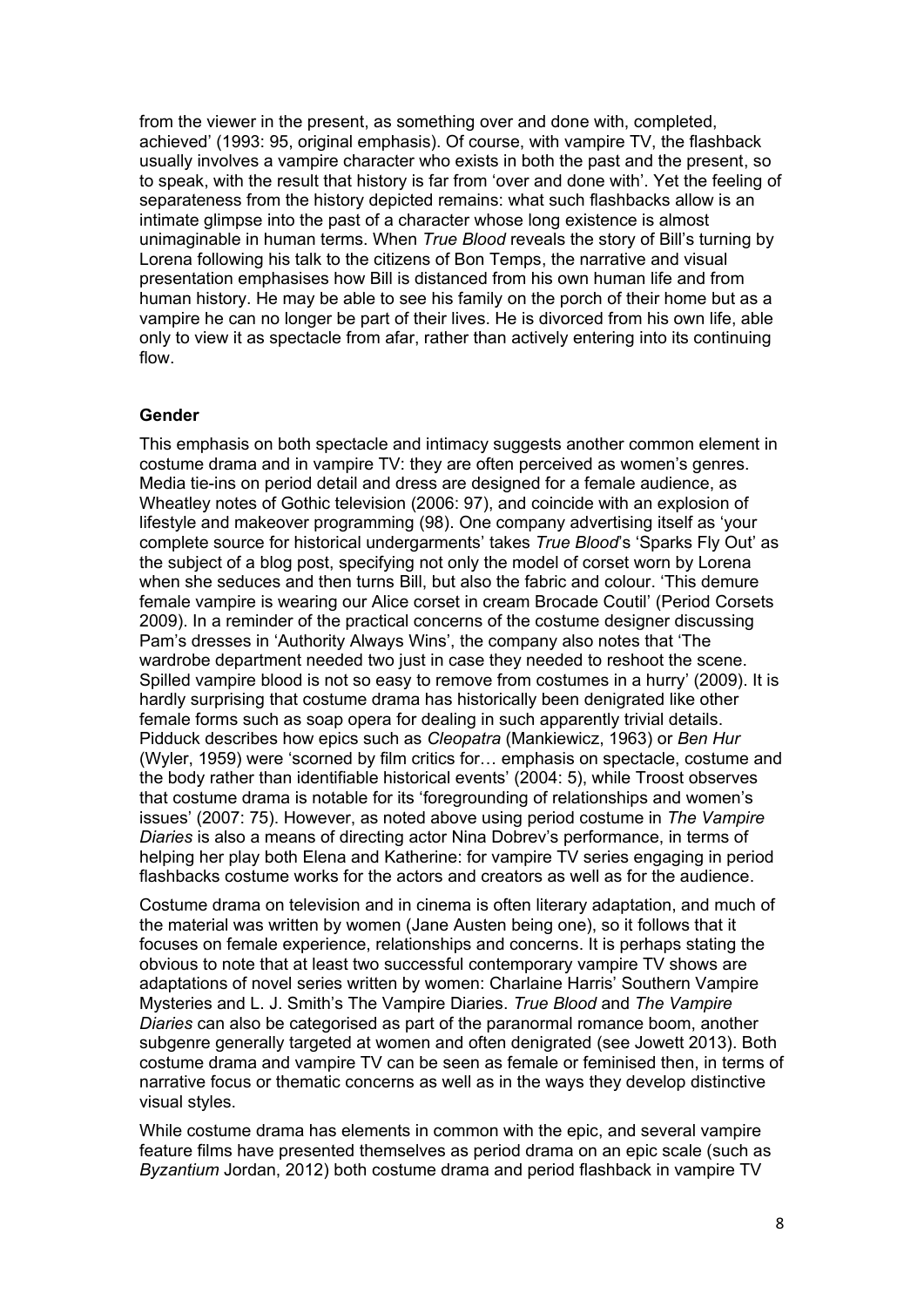tend to match their intimate tone with an intimate scale and setting. Francis Ford Coppola's film *Bram Stoker's Dracula* (Coppola, 1992) provides action, epic drama, lavish period detail and vampire romance and undoubtedly the combination of the vampire story and period drama allows for blockbuster spectacle. Yet television versions, of costume drama or of vampires, must be more restrained. Even in a premium cable production like *True Blood*, flashbacks rarely offer wide-screen spectacle and the opportunity to relish the epic scale of heritage spaces (though heritage interiors like Bill's house or Russell's mansion do feature). This is not necessarily a drawback. Pidduck suggests that costume drama offers a space 'where the past is depicted on a smaller canvas through the prisms of romance, desire and the body' and that it demonstrates 'narrative economy of detail often associated with femininity' (2004: 6).

This certainly applies to vampire TV. When *Being Human* indulges in an atypical flashback episode ('The Looking Glass' 2.5) showing vampires Mitchell and Herrick and human Josie in the 1960s this is contained both in terms of its setting (within one building and mostly in Josie's flat), and by its framing in terms of the present day narrative that parallels Mitchell's developing relationship with Lucy with his past relationship with Josie. The episode slips between the two time frames and establishes the period of the flashback largely through set dressing, costume and music (which includes The Velvet Underground's 'Venus in Furs' and Jefferson Airplane's 'White Rabbit,' both released in 1967). Herrick's speeches about liberation relate the 60s setting to Mitchell's ongoing dilemma of how to live clean as a vampire, though very little historical or social context is provided, or needed. The story is Mitchell's story and it is viewed, 'through the prisms of romance, desire and the body', albeit a vampire body and desire that includes blood as well as sex.

The episode also demonstrates another tendency that enhances the intimacy of period flashback and the smaller scale of period on vampire TV. Facial close up replaces the track and pan of usual heritage drama, notes Wheatley of Gothic television, fostering subjectivity and identification (2006: 116). Epic spectacle is thus replaced by the spectacle of intimacy through direction and shot selection. Abbott has analysed how the flashback where Lorena turns Bill into a vampire in *True Blood*'s 'Sparks Fly Out' is shot 'largely in extreme close-up' (2012: 32) to establish this intimacy. However, she argues that the 'intimacy on display in these scenes is not the intimacy of character development but the monstrous eroticism of vampirisim that is central to the series' (2012: 32). This is one place where the conventions of period drama clash with the conventions of vampire TV, offering dual pleasures for the viewer. The closeness of the camera works against the distance of the flashback; viewers relish not, or not only, surface material detail but intimate, visceral flesh and blood.

Both types of intimacy chime with Monk's findings from her research with two types of audience for cinematic costume drama. The less traditional respondents 'expected narrative and emotional engagement from the period films they enjoyed—and, in some cases, also to be socio-politically or erotically engaged' by plots and characters (2011: 442). She goes on to elaborate:

In a corresponding contrast with the *politics* of NT [National Trust member] responses, TOs [*Time Out* readers] showed a particular enthusiasm for strong female protagonists, and valued their preferred 'heritage films' for their *progressive* gender and sexual politics and as critical explorations of class and wider social constraints, all of which they celebrated as key strengths (Monk 2011: 442, original emphasis)

Thus some viewers value such films not for period authenticity but for a reimagining of history from a twenty-first century point of view. I would argue that vampire TV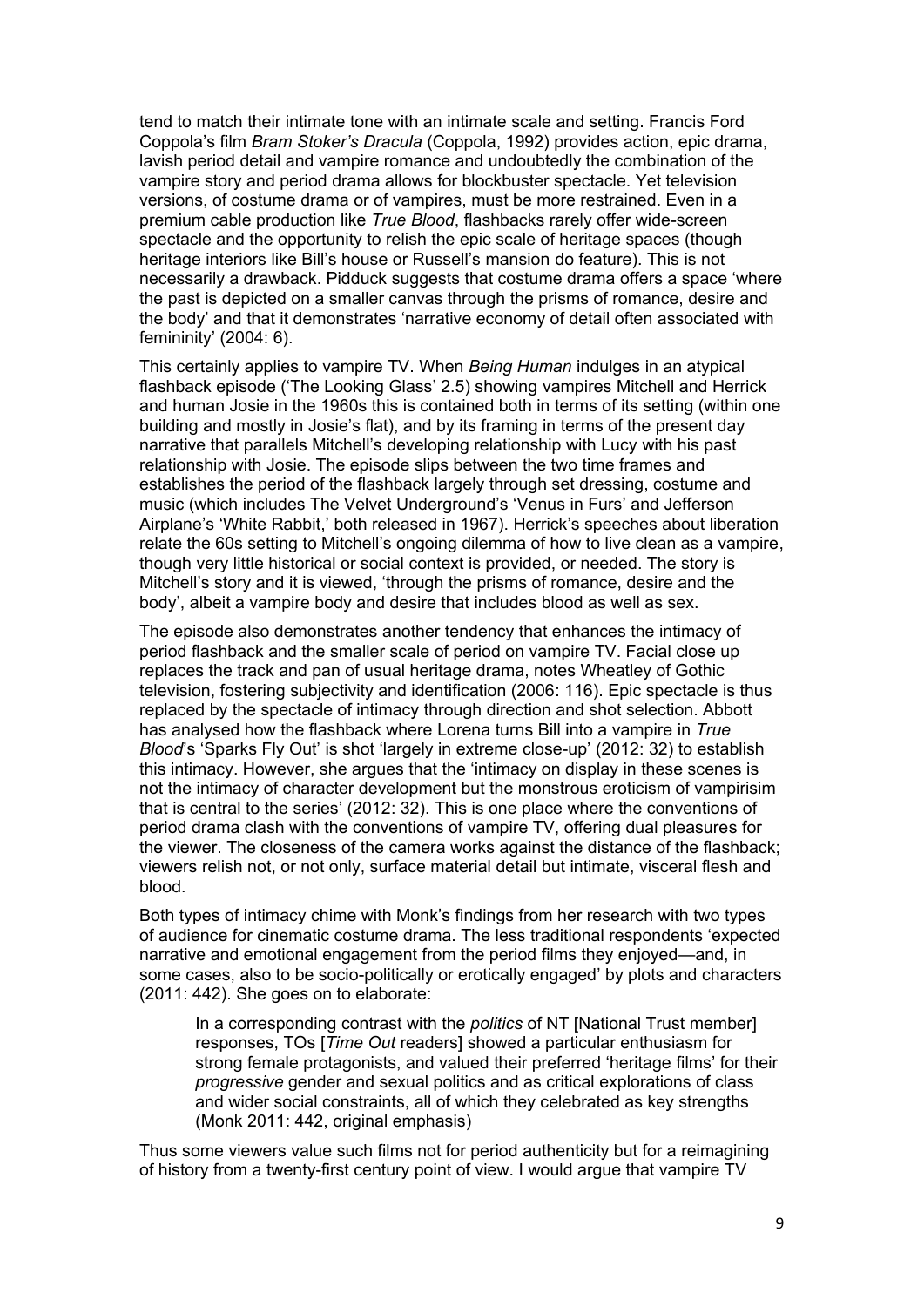series, with their incorporation of period flashbacks alongside present day scenes, and their coupling of contemporary female protagonists with male vampires who have long histories, take this a step further.

It is obvious from the examples used already that vampire flashbacks on TV tend to focus on male vampire characters and this can be seen as yet more proof of the 'feminisation' of the genre. This tendency might even be dated from the 1995 BBC *Pride and Prejudice* miniseries, where Colin Firth's Darcy was foregrounded in accord with the characteristics of costume drama already identified: body, desire, and romance. In an attempt to make his character more sympathetic and therefore a suitable match for Elizabeth in the eyes of a modern audience, the Darcy character became more central and intimate glimpses of him bathing, or exerting himself during a fencing lesson were offered. The camera lingers on Darcy and he is certainly 'now the object of the gaze,' as Troost points out (2007: 84). Starting, perhaps, with *Buffy the Vampire Slayer*, vampire TV has adopted similar tactics and promotional images frequently play on the visual appeal of smouldering male protagonists. Male vampires offer all kinds of revisions to standard masculinity and vampire men are fantasy men, even more so than the male protagonists featured in costume drama.

This appeal is not muted in vampire TV series by moving from the contemporary to the historical, since the shift can enhance how 'masculine dress (in particular) . . . is characterized by a sartorial style that enables the spectator to revel in the visual pleasure of the objectified male and also in the "bliss" of the textile,' as Gilligan notes of science fiction series *Torchwood* (2010: 153). A very similar sartorial style is present in vampire TV, whether it depicts the past or the present: the aesthetics of such series encompass spectacle, the body and desire in terms of male vampire characters. In any vampire narrative clothes take on what Moya Luckett describes as 'a certain narrative and iconographic importance.' Luckett is discussing British gangster films here but it is fair to say that vampire film and TV also ascribe such importance to clothing, and that their audiences 'will also take pleasure from looking at men's clothes' (2000, 320). However, the male vampire is more directly presented via a female or queer gaze. Vampires are often coded as dandies, partly because, as Vicki Karaminas points out, the dandy is popularly perceived as at once bohemian and elite, resisting categorisation and blurring boundaries. Moreover, 'Dandy-like in their glamorous rebellion, vampires refuse to conform to societal conventions' (Karaminas 2013: 370).

Presenting the male vampire as dandy also subverts, or perhaps simply makes visible, some conventions of period drama. Period clothing generally signifies repression, Luckett notes, but she argues that a film like Stanley Kubrick's *Barry Lyndon* (Kubrick, 1975) 'sexualises its clothes—particularly male attire' (2000: 319). The costume in vampire period flashbacks on TV also aligns with Luckett's observations about period clothing asserting rather than minimising traditional masculinity: 'in a masculine period . . . decoration highlights the male body's supreme ability to resist feminisation' (2000: 317). In this sense, as Janice Miller argues about men wearing makeup (2013: 347), the dandification of male vampires, particularly via period clothing, may appear transgressive but is not necessarily feminising.

I have already suggested that in vampire TV the physical restrictions of period clothing offer new pleasures of tactility and spectacle, as well as the anticipation of almost-certain disruption to social niceties via vampirism. In period settings, men as well as women are repressed and reluctant to express what they feel or desire. The vampire, existing outside of society by virtue of its extended undead existence, is free to say or do forbidden things. Thus, while a character like Darcy in the BBC *Pride and Prejudice* (1995) 'struggles against the expectations of generic character' and this 'is represented directly as he determines to escape conventional codes of behaviour, traditional modes of representation, and even his clothes,' according to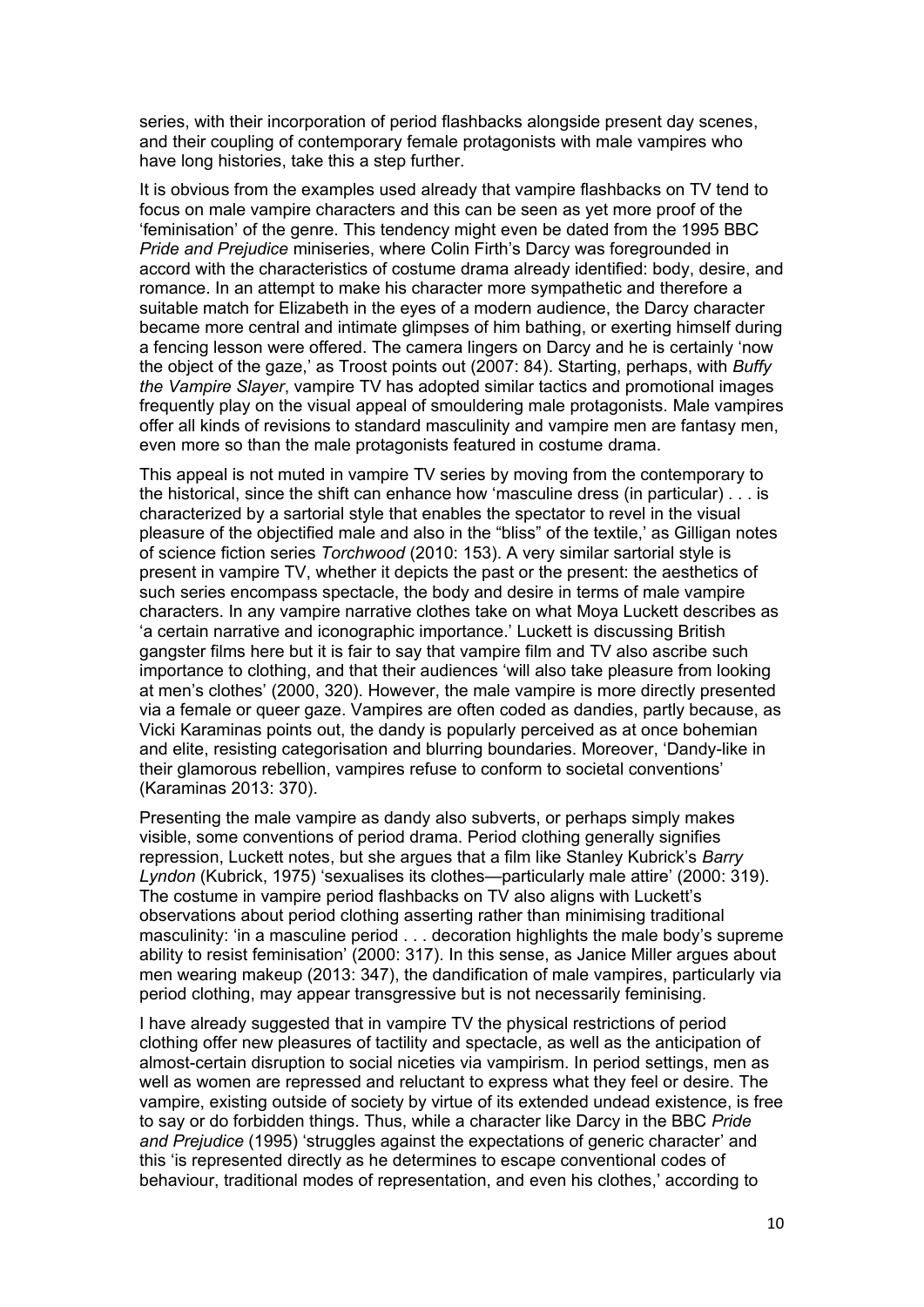Sarah Cardwell (2000: 242), male vampires to not have to struggle in this way, they simply enjoy freedom from conventions that they will outlive.

As noted above, period flashbacks in vampire TV deliver back story, primarily, and thus often reveal the emotions, longing and suffering that have shaped the characters over decades or even over centuries. When Pidduck discusses costume films like *The Age of Innocence* (Scorcese, 1992), she notes that 'male protagonists are increasingly placed within (melo)dramatic situations where deep longing and suffering produce a more sensitive and deep-feeling masculinity' (2004: 16). This is only magnified when applied to male vampire protagonists. In *True Blood*'s third season, Eric is shown a crown from vampire King of Mississippi, Russell Edgington's collection, amassed over centuries by Edington's consort Talbot ('Trouble' 3.5).

Eric: And this?

Talbot: Some random tribal crown. He must have a hundred of them. This one's Scythian, I think.

Eric: Viking.

A close-up of the crown prompts a flashback showing Eric Northman the human Viking. Eric is berated by his father, the Viking leader wearing the crown, for an irresponsible attitude. Eric's situation here may be unfamiliar to regular viewers accustomed to Eric the ruthless vampire and powerful Sheriff of Area 5, but his response is reminiscent of the Eric we know, satisfying continuity of character.

Period setting here is rudimentary since the scene is almost entirely interior, and as such it reflects the domestic interiors that stifle conventional female protagonists in costume drama. Eric is thereby positioned in a similar fashion, oppressed by the weight of parental expectation and desperate to find a space of his own within the family dwelling (he sneaks off for an amorous liaison). The raid on the Viking community by Edgington's werewolves introduces action and drama to the scene but is primarily designed to suggest Eric's feelings on again encountering the vampire who brutally killed his human family centuries ago. These feelings are not articulated, however. As the scene returns to the present, in keeping with the intimate scope and attention to detail of costume drama, Eric's feelings are implied by his steady gaze at the crown, again shot in close-up. The dialogue from before the flashback continues seamlessly as Eric simply says, 'It's beautiful.' Talbot responds, 'Quite' and another scene begins. Like many others, this brief flashback and its careful siting within a present-day narrative engages both witty remove and deep feeling. The audience glimpse who Eric was, already knowing who he is and are thus made aware of how the transition from on to the other has taken place and what it has cost.

# **Conclusion**

The temporal and critical distance afforded by period flashback thus allows vampire TV to mobilize it in many ways: as iconic imagery, as parody and intertextuality, as backstory and emotional resonance rounding out the popular trope of the sympathetic or suffering vampire. The sheer prevalence of flashbacks in these series indicates its value: *The Vampire Diaries* may use flashback the most (on average five episodes contain flashbacks in its first five seasons, rising to as many as ten in seasons six and seven) and its spin-off series *The Originals* (2013-) follows suit, yet as the preceding examination demonstrates, period flashbacks are ubiquitous in a range of vampire TV series. *True Blood*'s opening title sequence notably signals its investment in both the present and the past with its combination of new and archive imagery.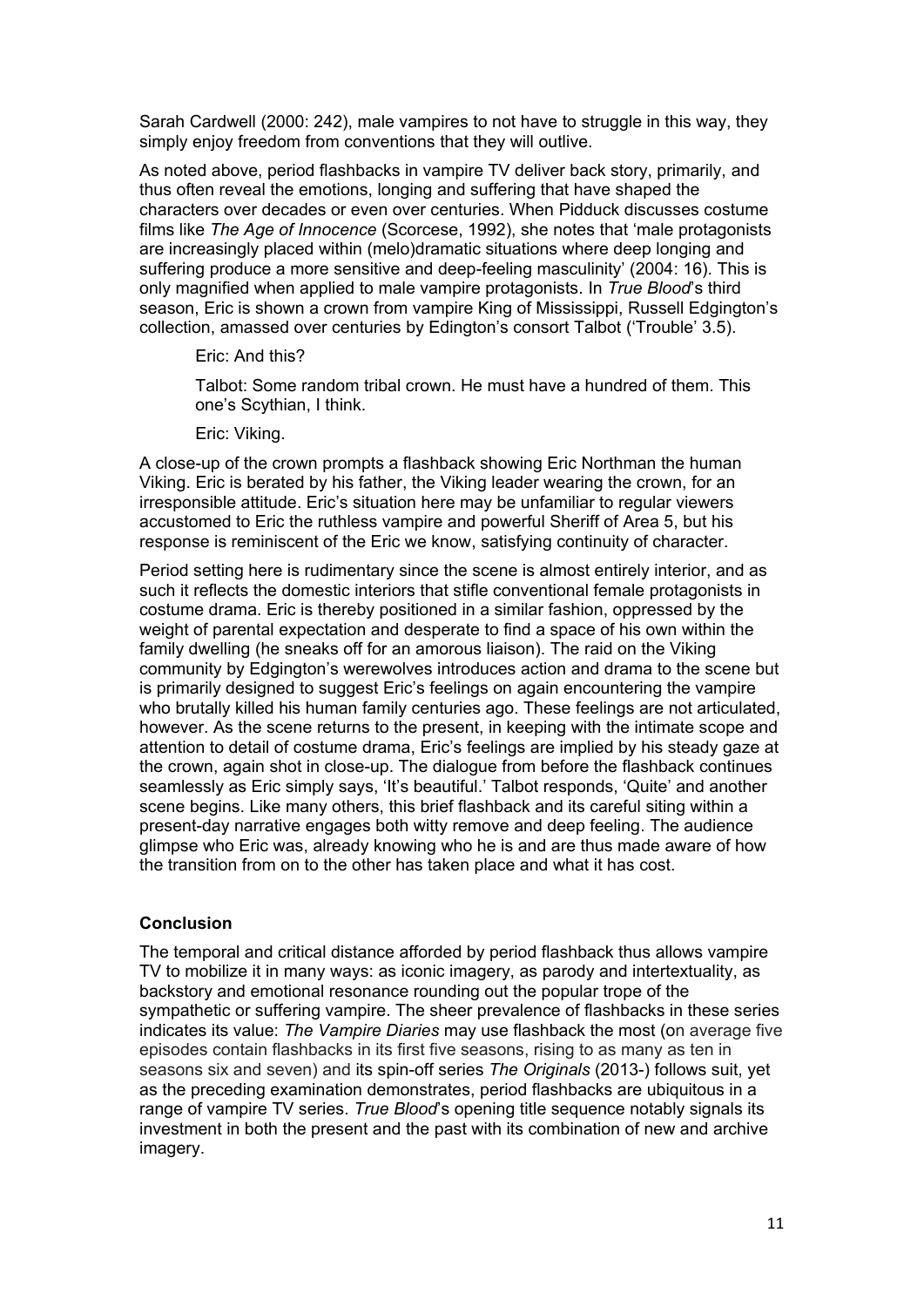Forays into vampire 'history' may be sketchy at times, since they serve to enhance, develop and flesh out the backstory of vampire characters and their spectacular histories, never really masquerading as historical fact but rather presented as subjective viewpoints that might verge on cliché and pastiche, and may—at a later date—be overwritten by a new versions of the story from the perspective of other characters. 'The details,' Niklaus says to Stefan, 'are what make it legend' ('The End of the Affair,' The Vampire Diaries 3.3), and for viewers of vampire TV these details may be bloody corsets and risible wigs as much as to-die-for dresses or heartbreaking emotional insights. Monk's research outlines differences within audiences of period film: vampire television, like the series of children's books, offers its viewers all the best and goriest bits—the horrible history. After all, to paraphrase Lady Mary from Being Human's 'Pie and Prejudice', 'All that thee and thou bollocks can really get on your tits'.

### **References**

Abbott, Stacey (2009), *Angel*. Detroit, MI: Wayne State University Press.

- --- (2012), 'TV Loves Fangs: The Televisuality of HBO Horror' in Brigid Cherry (ed), *True Blood; Investigating Vampires and Southern Gothic*, London: I B Tauris, pp. 25-38.
- *Angel* (1998-2004) WB.

*Being Human* (2008-2013) BBC Three.

*Boardwalk Empire* (2010-2014) HBO.

- *Buffy the Vampire Slayer* (1997-2003) WB/ UPN.
- Cardwell, Sarah (2000), 'Darcy's Escape: An Icon in the Making,' in Stella Bruzzi and Pamela Church Gibson (eds), *Fashion Cultures: Theories, Explanations and Analysis,* London/ New York: Routledge, pp. 239-49
- Coppola, Francis Ford (1992) *Bram Stoker's Dracula*, USA, American Zoetrope/ Columbia Pictures Corporation/ Osiris Films.
- Creeber, Glen. (2004) *Serial Television: Big Drama on the Small Screen* London: BFI Publishing.
- Gilligan, Sarah (2010), 'Fashioning Masculinity and Desire,' in Andrew Ireland (ed), *Illuminating Torchwood: Essays on Narrative, Character and Sexuality in the BBC Series.* Jefferson, NC: McFarland, pp. 153-64.
- Halfyard, Janet K. (2016), *Sounds of Fear and Wonder: Music in Cult TV*, London: I B Tauris.
- Higson, Thomas (1993) 'Re-presenting the National Past: Nostalgia and Pastiche in the Heritage Film,' in Lester D. Friedman (ed), *Fires Were Started: British Cinema and Thatcherism*, Minneapolis: University of Minnesota Press, pp.109-29.
- Jordan, Neil. (2012) *Byzantium*, UK/ USA/ Ireland, Demarest Films/ Lipsync Productions/ Number 9 Films/ Parallel Film Productions/ WestEnd Films.
- Jowett, Lorna (2013) 'Buffy, Dark Romance and Female Horror Fans,' in Jennifer K. Stuller (ed), *Fan Phenomena: Buffy the Vampire Slayer*, Bristol: Intellect Books, pp. 91-100.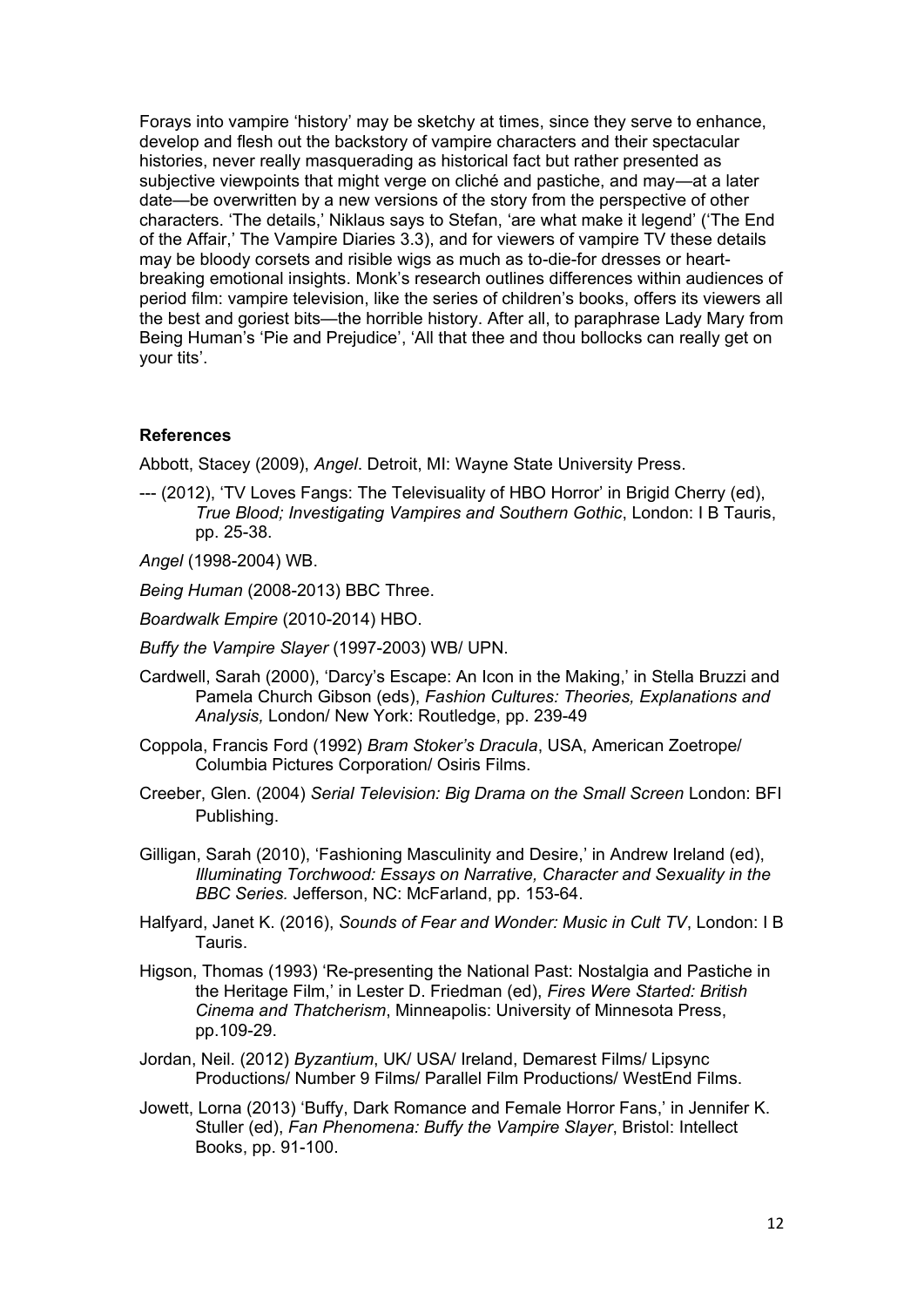Karaminas, Vicki (2013) 'Vampire Dandies: Fashionable Masculine Identities and Style in Popular Culture,' in Stella Bruzzi and Pamela Church Gibson (eds), *Fashion Cultures Revisited: Theories, Explanations and Analysis* London/ New York: Routledge, pp. 366-76.

Landis, Deborah Nadoolman (2003), *Costume Design* Hove: Rotovision.

- Luckett, Moya (2000), 'Performing Masculinities: Dandysim and Male Fashion in 1960s-70s British Cinema,' in Stella Bruzzi and Pamela Church Gibson (eds), *Fashion Cultures: Theories, Explanations and Analysis,* London/ New York: Routledge, pp. 315-28.
- McCabe, Janet (2013), 'HBO aesthetics, quality television, and *Boardwalk Empire,*' in Jason Jacobs and Steven Peacock (eds), *Television Aesthetics and Style*, New York and London: Bloomsbury, pp. 185-197.
- *Mad Men* (2007-2015) AMC.
- Mankiewicz, Joseph L. (1963) *Cleopatra*, USA, Twentieth Century Fox Film Corporation/ MCL Films/ Walwa Films.
- Mel (2012), '*True Blood* Fashion: Flashback to 1905,' *True-Blood.net* 27 June <http://true-blood.net/2012/06/27/true-blood-fashion-flashback-to-1905/> Accessed 16 August 2016.
- Miller, Janice (2013) 'Heroes and Villains: When Men Wear Makeup,' in Stella Bruzzi and Pamela Church Gibson (eds), *Fashion Cultures Revisited: Theories, Explanations and Analysis* London/ New York: Routledge, pp. 341-51.
- Monk, Claire (2011), '*Heritage Film Audiences* 2.0: Period Film Audiences and Online Fan Cultures,' *Participations* 8.2, pp. 431-477.
- Murphy, Shaunna (2014) 'The 17 Best Flashback Wigs on TV,' *MTV*, 8 October, <http://www.mtv.com/news/1957024/tv-best-flashback-hair/> Accessed 16 August 2016.
- Period Corsets. (2009) 'Period Corsets® in HBO's True Blood,' 21 June [http://periodcorsets.blogspot.co.uk/2009/09/period-corsets-in-hbos-true](http://periodcorsets.blogspot.co.uk/2009/09/period-corsets-in-hbos-true-blood.html)[blood.html](http://periodcorsets.blogspot.co.uk/2009/09/period-corsets-in-hbos-true-blood.html) Accessed 16 August 2016.

Pidduck, Julianne (2004), *Contemporary Costume Film* London: BFI Publishing.

*Pride and Prejudice* (1995) BBC One.

Ray, Nicholas (1955) Rebel Without a Cause

*Roots* (1977) ABC.

*Sex and the City* (1998-2004) HBO.

- Scorcese, Martin (1992) *The Age of Innocence*, USA, Columbia Pictures Corporation/ Cappa Production.
- *The Originals* (2013-) CW.
- *The Vampire Diaries* (2009-) CW.
- *Torchwood* (2006-2011) BBC, BBC Worldwide/ Starz.
- Troost, Linda V. (2007), 'The nineteenth-century novel on film: Jane Austen,' in Deborah Cartmell and Imelda Whelehan (eds), *The Cambridge Companion to Literature on Screen* Cambridge: Cambridge University Press, pp.75-89.

*True Blood* (2008-2014) HBO.